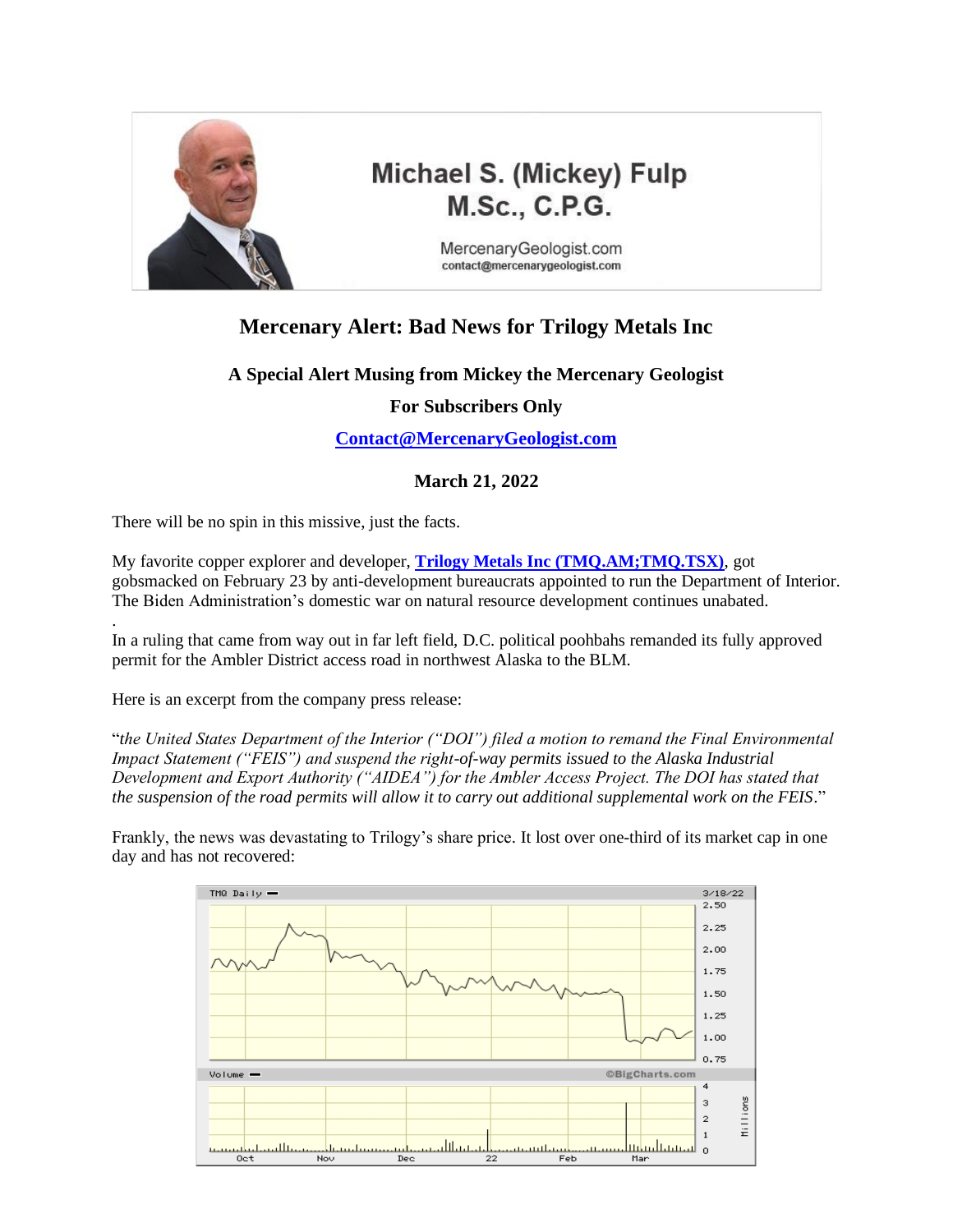Since the announcement, I have been in periodic contact with Trilogy management and have waited for nearly four weeks for the dust to clear before publicly reacting to the news. I have been informed of the following:

- The ruling will not affect Amber Metals Inc's budget of \$28.5 million for 2022. This includes funds for Arctic geotechnical and metallurgical studies and exploration on nearby and regional targets.
- The operating company, a joint venture between Trilogy and mining giant South32 Ltd, is consulting with its partners, NANA Regional Corporation, AIDEA, the Northwest Arctic Borough, and the State of Alaska, to present a consolidated front and determine a strategy going forward.
- Trilogy Metals Inc has about \$6 million in cash and is cutting back on company G&A and overhead, including all promotional activities. There will be cutbacks in staff, office space, and other expenses.

Accordingly, management and I agreed to suspend company coverage and website sponsorship effective immediately. If **/** when the road permit situation progresses or changes, we can mutually agree to resume the sponsorship.

Note that as a courtesy to the company and to keep our subscribers informed, we will continue to tweet company press releases.

Trilogy Metals Inc has been a much appreciated sponsor since May of 2017. I have thoroughly enjoyed my business dealings and friendships with past and current management.

At this juncture, I have not sold any shares and own stock positions at cost bases both above and below the current price.

Do your own due diligence before speculating in any junior resource company.

Ciao for now,

Mickey Fulp Mercenary Geologist



The **[Mercenary Geologist Michael S. "Mickey" Fulp](http://www.mercenarygeologist.com/)** is a Certified Professiona[l Geologist](http://www.miningcompanyreport.com/index.htm) with a B.Sc. in Earth Sciences with honor from the University of Tulsa, and M.Sc. in Geology from the University of New Mexico. Mickey has 40 years of experience as an exploration geologist and analyst searching for economic deposits of base and precious metals, industrial minerals, uranium, coal, oil and gas, and water in North and South America, Europe, and Asia.

Mickey worked for junior explorers, major mining companies, private companies, and investors as a consulting economic geologist for over 20 years, specializing in geological mapping, property evaluation, and business development. In addition to Mickey's professional credentials and experience, he is highaltitude proficient, and is bilingual in English and Spanish. From 2003 to 2006, he made four outcrop ore discoveries in Peru, Nevada, Chile, and British Columbia.